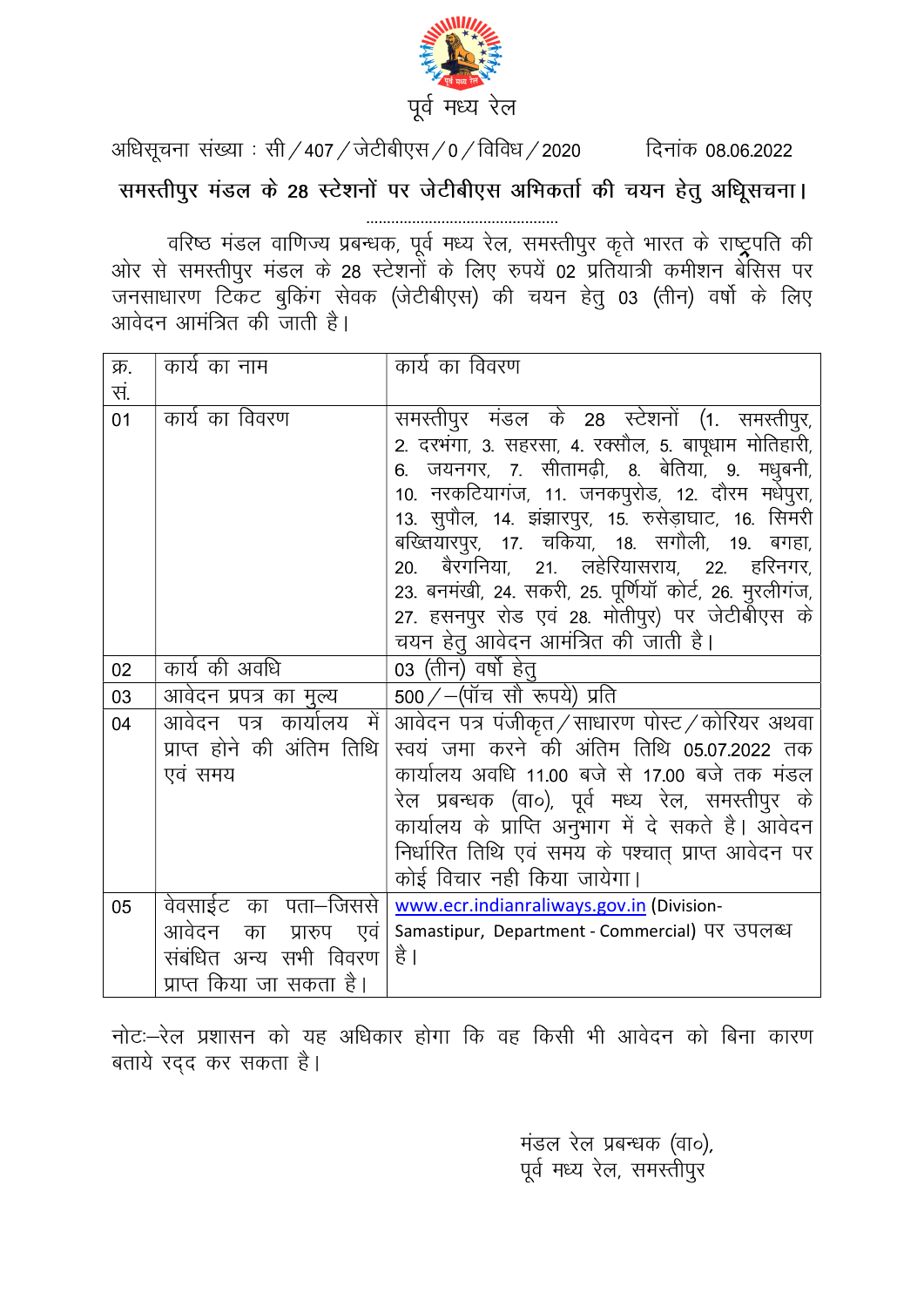East Central Railway



Divisional Office Commercial Branch, Samastipur

No.: C/407/JTBS/Misc/2020. Date: 08.06.2022

# Selection of Jansadharan Ticket Booking Sevaks (JTBS) at 28 station over Samastipur Division on East Central Railway

Application No.

Cost of Form: Rs.500/-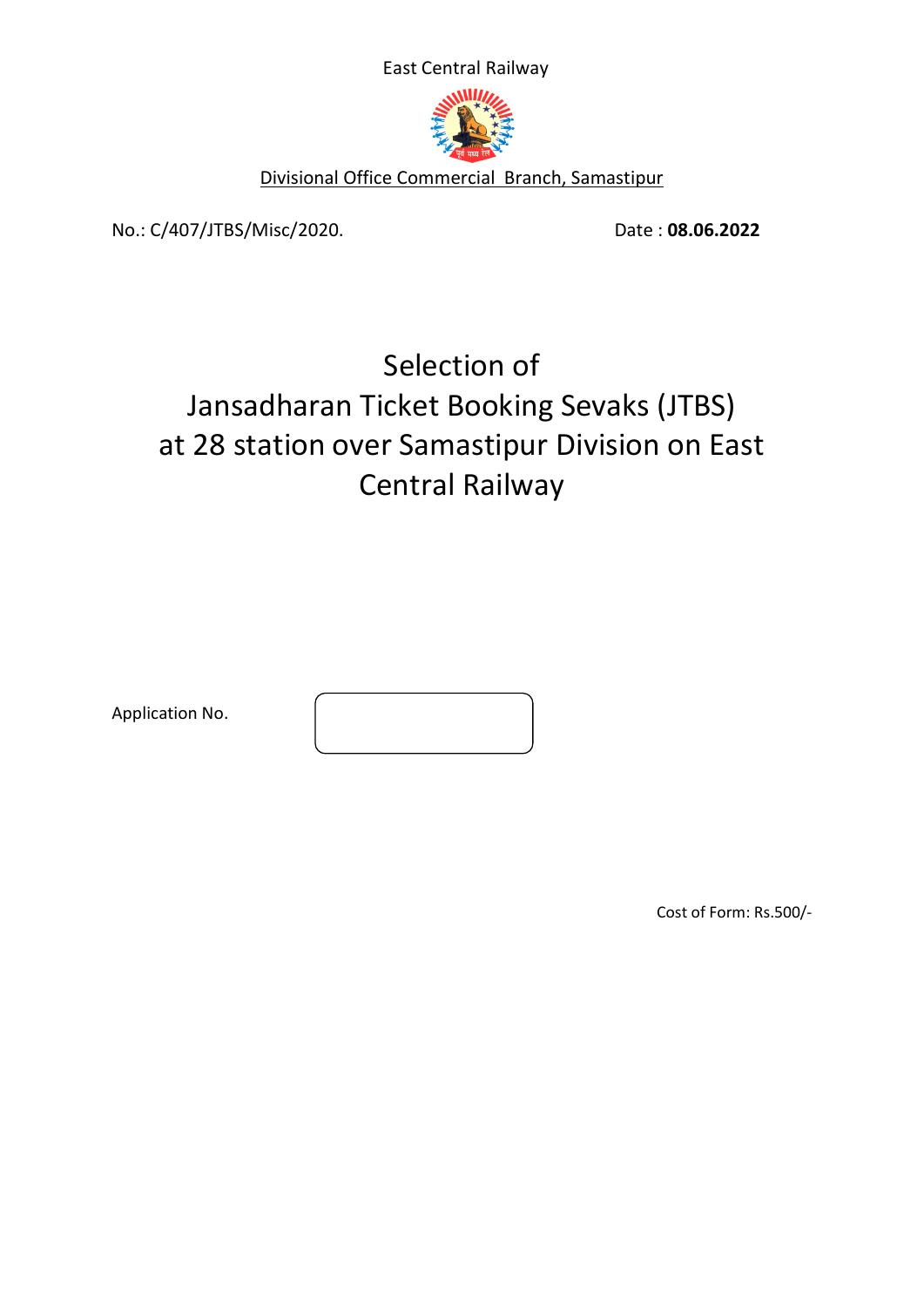#### East Central Railway



Divisional Office - Commercial Branch/Samastipur

No.: C/407/JTBS/O/Misc./2020 Date: 08.06.2022

## Selection of Jansadharan Ticket Booking Sevaks (JTBS)

 Senior Divisional Commercial Manager, East Central Railway, Samastipur for and on behalf of the President of India invites application for the selection of unlimited Jansadharan Ticket Booking Sevaks (JTBS) at stations over Samastipur Division (Annexure-A) to issue computerized unreserved tickets only through UTS (Unreserved Ticketing System).

## Interested persons fulfilling the stipulated conditions may apply in the prescribed format.

Station of Jansadharan Ticket Booking Sevak to be selected is given in Annexure A.

## A Eligibility Criteria:

- 1 Applicant should not be under 18 years of age as on the date of application.
- 2 Educational Qualification: At least Metric pass  $(10<sup>th</sup>$  Pass) or equivalent. However, educational qualification can be relaxed by Sr. DCM if there is no applicant otherwise available for any particular category on any particular station.
- 3 Applicant should submit Character Certificate from the District Magistrate/ Additional District Magistrate/ Sub District Magistrate/ Superintendent of Police/ Block Development Officer or Tehsildar, However, before selection as JTBS, the applicant should produce a certificate from the police station serving his/her locality that no criminal case is pending against him/her.
- 4 If the applicant belongs to reserved category he/she should submit relevant certificate issued by State/ Central Government.
- 5 Applicant should be residing in the municipal limits of the city/district in which JTBS is being selected.
- 6 The premises should be ownership/ leased (attested document to be submitted).

## B Terms and conditions:

- 1 Applicant should apply for only one location and application for more than one location will not be accepted from a single applicant.
- 2 Tenure of Allotment: If selected the Jansadharan Ticket Booking Sevak have to sign an agreement with the Railway. The initial period of the license shall be for 3 years renewal by another tenure of three years subject to satisfactory performance of the JTBS operator and if he abides by all terms and conditions prevailing at the time of renewal.
- 3 The premises where JTBS wants to open the ticket office must be easily accessible to the general public.
- 4 Applicant will have to give one-time deposit of Rs. 25,000/- (Twenty five Thousand) only in form of Banker Cheque/Demand Draft (DD) Receipt in favour of the FA & CAO, East Central Railway Hajipur, payable at Samastipur if selected for Jansadharan Ticket Booking Sevak against any dues that my arise during the period of contract.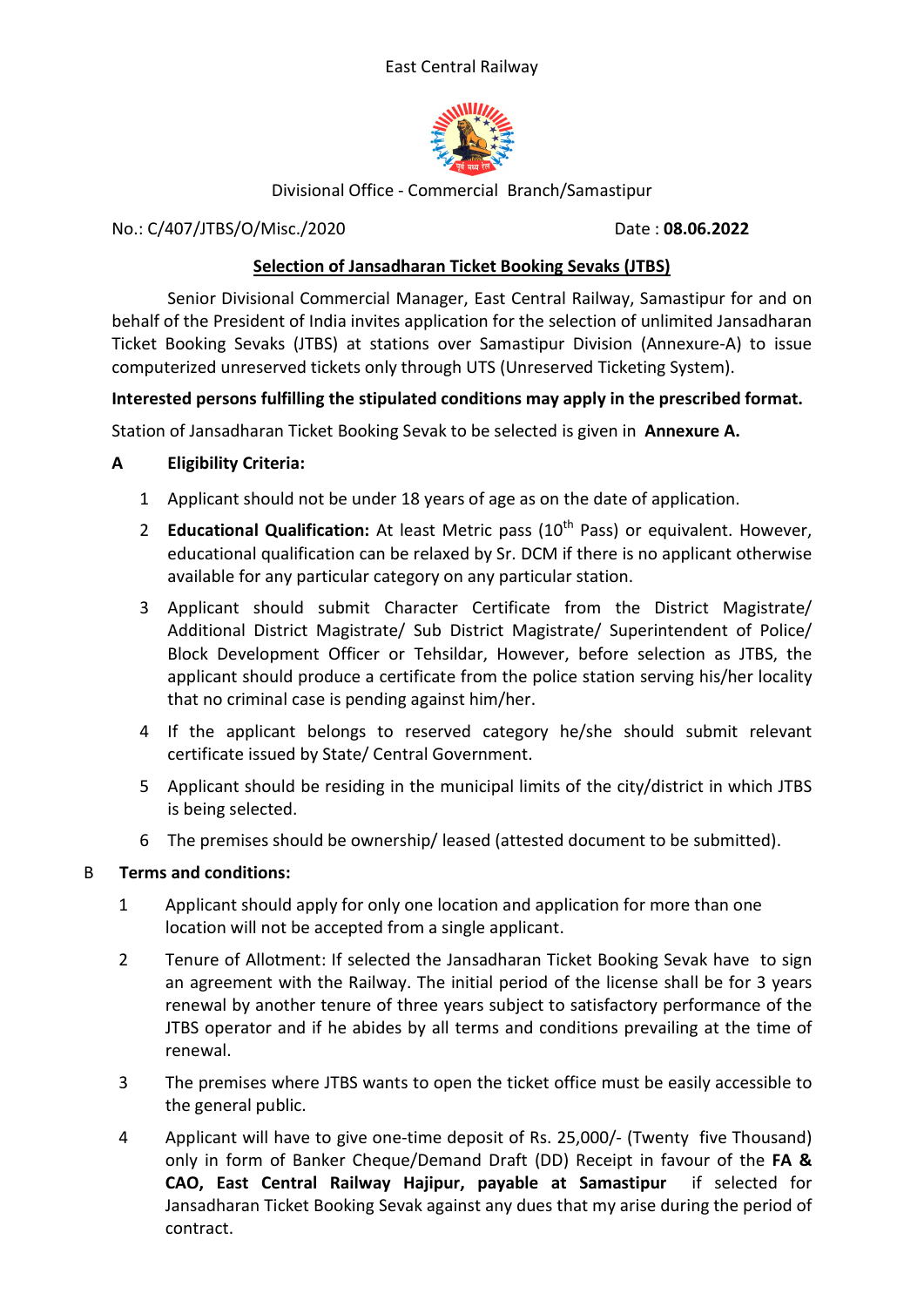- 5 On completion, termination of contract, pending dues will be adjusted from the Security deposit and balance refunded to JTBS.
- 6 Installation expenses and the cost of equipments, i.e., Terminal Server, Router Dumb Terminal, Ticket Printer, Report Printer, Networking panel, etc. and its transportation will have to be borne by the applicant. Terminal Server Connectivity charge will be Rs. 20,000/- (Rupees Twenty Thousand only) and the cost of other equipments will be approximately Rs. 80,000/- (Rupees Eighty Thousand Only). The cost will have to be borne by the applicant.
- 7 JTBS operators are allowed to renew season tickets. JTBS will realise service charges be @ Rs. 5/- per season ticket.
- 8 Applicant to submit the following self attested documents along with Performa:
	- a) Proof of Educational Qualification (Mark sheet, Passing Certificate & Leaving certificate)
	- b) Address proof of business premises.
	- c) Residence proof.
	- d) The ownership/Lease documents of concerned premises.
	- e) Caste certificate.
	- f) Character certificate & Police clearance certificate (not older than 6 months).
- 9 Applicant if selected, should maintain deposit of minimum Rs. 10,000/- (Rupees Ten Thousand Only) at all times in his/her JTBS account for issuing tickets at his serving station.
- 10 Cost of Application forms: Application form and detailed terms and condition can be obtained from the office of Sr. Divisional Commercial Manager, DRM office, Samastipur Pin- 848101 by making payment of Rs. 500/- (Rupees Five Hundred Only) with the chief booking supervisor, East Central Railway, Samastipur and on production of Money receipt to that effect.
- 11 Sale of Application form : Interested persons fulfilling the stipulated conditions may submit their applications forms duly filled in prescribed format given along with requisite papers/documents in an envelope, through registered Post/ Courier / Ordinary post/ or by hand up to 05-07-2022 between 11-00 hrs to 17.00 hrs. in working days in the Office of Sr. Divisional Commercial Manager, DRM Office, Samastipur, Pin-848101 All supporting documents to be enclosed duly attested by self. East Central Railway reserves the right to accept/reject/all application(s) without assigning any reason whatsoever. Sealed application will be received The application after completion of required formalities will be processed for scrutiny and on fulfilment of all the conditions, the allotment will be done. The Reservation criteria will be applicable as per extant rule. Applications with incomplete information and without required documents mentioned in Para (7) will not be accepted/ entertained.
- 12 The application along with terms and condition is also published on www.ecrindianrailways.gov.in If the application and terms & condition are downloaded from website, the payment of Rs. 500/- (Rupees Five Hundred Only) towards cost of document must be made by way of DD/Banker's Cheque issued in favour of FA & CAO, East Central Railway, Hajipur payable at Samastipur cash receipt can be obtained by depositing the cash any Booking counter of located stations at Samastipur Division.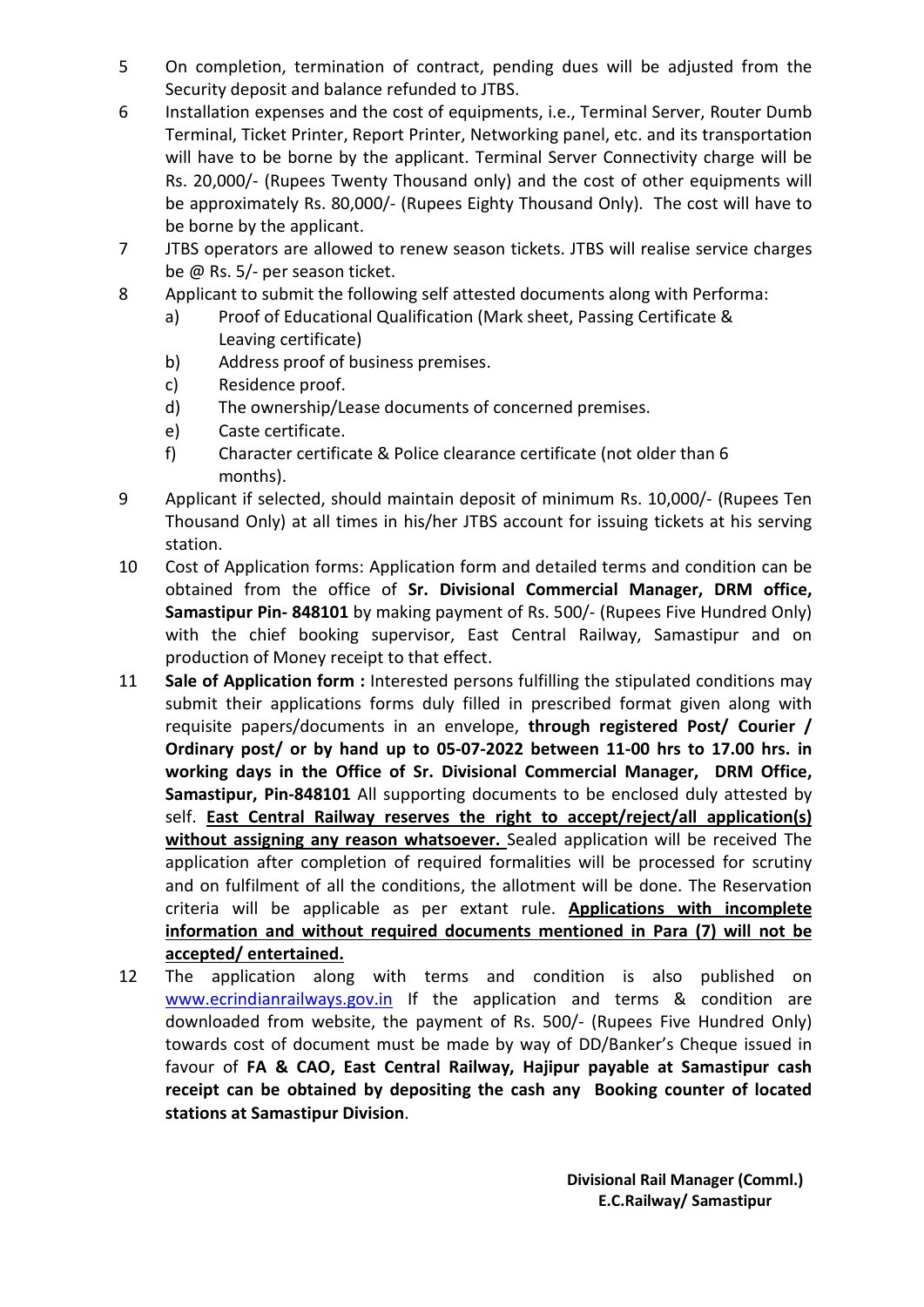## C General Terms and Condition

- JTBS will be supplied UTS ticket rolls at serving station. He / She will be responsible for their safe custody. In case of any loss on this account, necessary debits will be raised against his/her as per extant instruction.
- JTBS operators are allowed to renew season tickets. JTBS will realise service charges be @ Rs. 5/- per season ticket.
- JTBS operators may be permitted to operate one additional counter provided the sale of tickets is more than 800 per day on each counter for at least a period of one month.
- JTBS operators may be allowed to shift from the original location to a new location at his own cost with a view to increase sale of tickets provided that the serving station remains the same.
- The service charges to be realized by JTBS shall be @ Rs. 2/- per passenger.
- The JTBS will not sublet, assign or transfer the rights or obligation arising out of the contract. In case of death of licensee the license will be transferred to his/her legal heir(s) will also be eligible to apply for extension to the license as per policy.
- JTBS shall be permitted to issue only cash tickets (including advance tickets).
- JTBS shall not be permitted to issue any Blank paper tickets, Concessional Ticket or Money receipt. JTBS is not authorized to cancel or non issue tickets and grant refund on any type of tickets.
- JTBS will make advance deposit and ticket can be issued to him/her till the amount against his deposit is available. There is no upper financial limit for issue of tickets.
- JTBS will submit account of sale to the serving station on daily basis with value of tickets.
- JTBS shall be allowed to sell platform tickets.
- JTBS shall not issue tickets from Railway premises.

The applications after completion of required formalities will be processed for scrutiny and on fulfilment of all the conditions, the allotment will be done. The reservation criteria will be applicable as per extant rule. Application with incomplete information and without required documents mentioned in Para (7) will not be accepted / entertained.

The decision of Railway Administration shall be final and binding on all the applicants. No correspondence shall be entertained in this regard.

Refund of tickets : Refund of ticket issued by JTBS will be done as per refund rules in force. The genuineness of the ticket issued by JTBS will be checked by station staff before making refund, JTBS will not be authorized to make any refund.

Selection of JTBS : Selection of JTBS will not confer any right on the person for employment on Railways. The selection is purely contractual in nature and no facilities viz. absorption in Railway Service, Regularization of service, bonus, Railway pass facility etc. shall accrue the JTBS.

Termination of Contract : Each side can terminate the contract assigning reason by giving one month notice binding genuine reasons from the JTBS.

Arbitration: DRM will be the final authority for resolving any disputes between the JTBS and Railway Administration. The appeal will lie to AGM in Head Quarters.